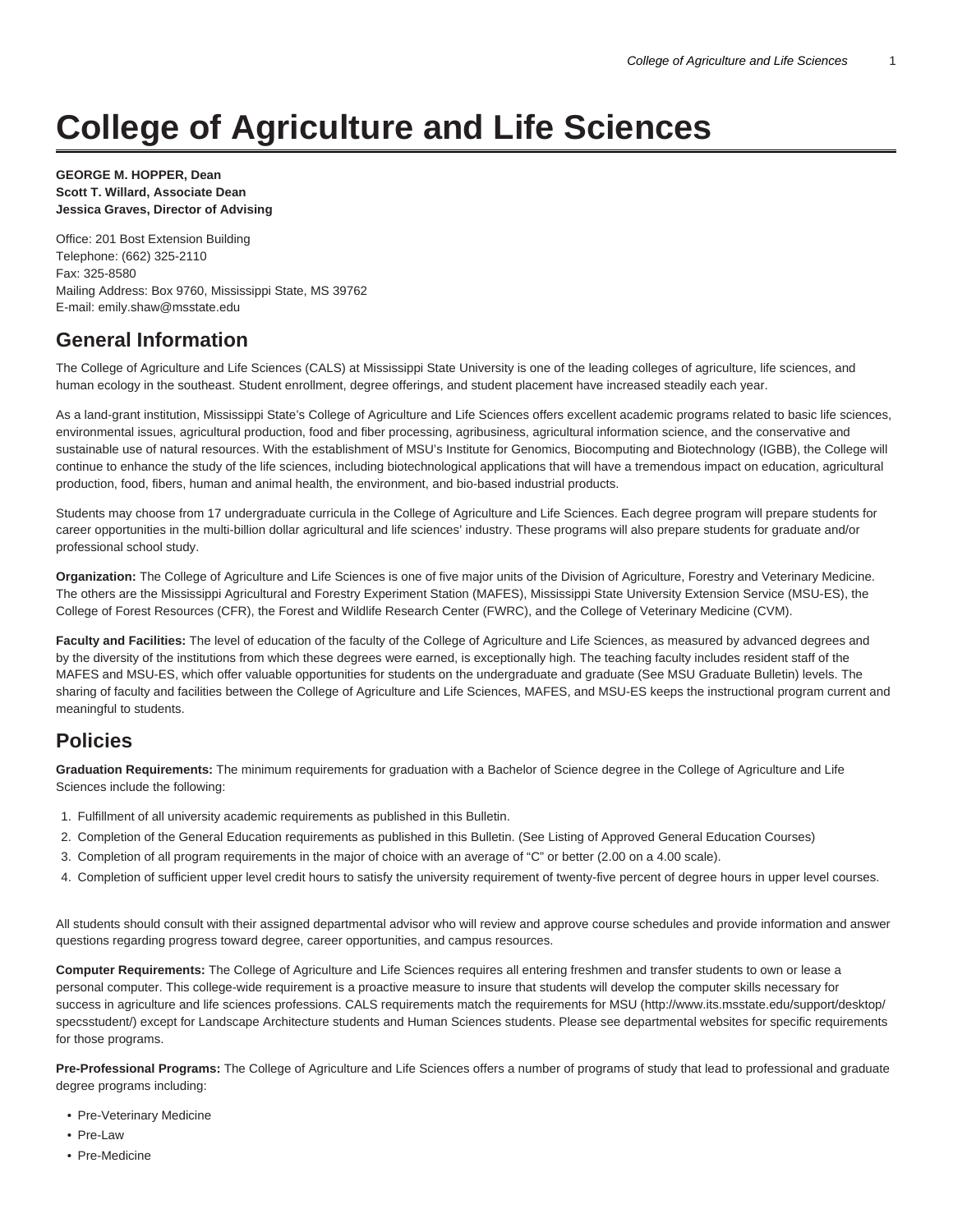- Pre-MBA
- Pre-Pharmacy
- Pre-Dental
- Pre-Optometry

Pre-professional programs of study within CALS enable students to have completed all requirements necessary for admission to the graduate and professional programs of their choice. See listed majors for the specific requirements for each of these areas and contact departmental representatives for additional information.

## **Degree Programs**

Students may choose from the following degree programs and concentrations in the College of Agriculture and Life Sciences:

- Agribusiness
	- Management
	- Policy and Law
	- Production
- Agricultural Engineering Technology and Business
	- Enterprise Management
	- Natural Resources and Environmental Management
	- Precision Agriculture
	- Surveying and Geomatics
- Agricultural Education, Leadership, and Communications
	- Agricultural Education
	- Agricultural Leadership
	- Agricultural Communications
- Agricultural Science
- Agronomy
	- Agricultural and Environmental Soil Sciences
	- Golf and Sports Turf Management
	- Integrated Crop Management
	- Integrated Pest Management
- Animal and Dairy Sciences
	- Business and Industry
	- Production Management
	- Pre-Veterinary/Science
- Biochemistry
	- Bioinformatics
	- Entomology
	- Forensic Sciences
	- Plant Pathology
	- Pre-Dental
	- Pre-MBA
	- Pre-Medicine
	- Pre-Optometry
	- Pre-Pharmacy
	- Pre-Veterinary Medicine
	- Science
- Culinology
- Fashion Design and Merchandising
	- Design and Product Development
	- Merchandising
- Environmental Economics and Management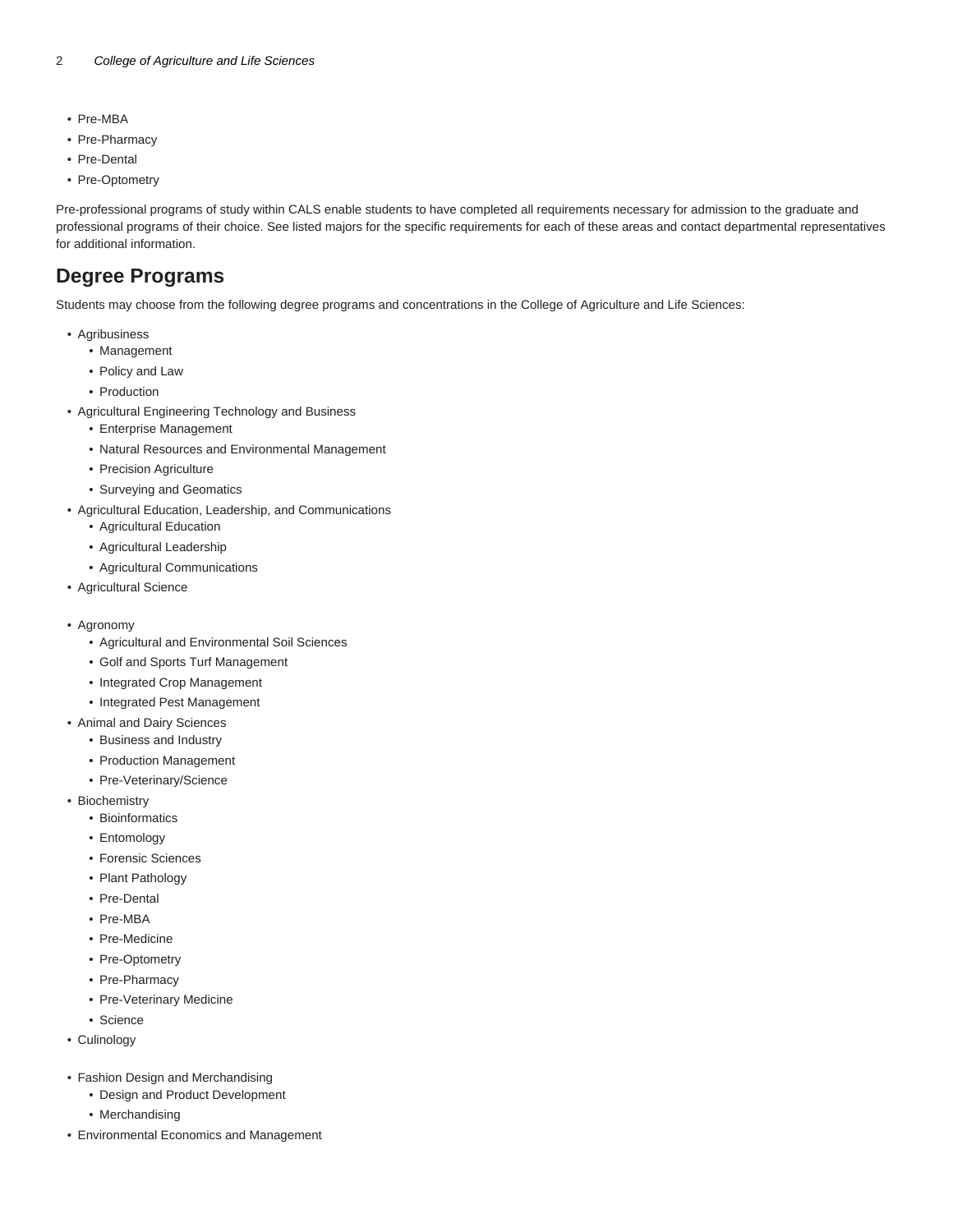- Envrionmental Science in Agricultural Systems
- Food Science, Nutrition and Health Promotion
	- Pre-Health
	- Food Safety
	- Food and Nutrition
	- Food Processing/Business
	- Food Science
- Horticulture
	- Floral Management
	- Floriculture and Ornamental Horticulture
	- Fruit and Vegetable Production
- Human Development and Family Science
	- Child Development
	- Child Life
	- Youth Development
	- Family and Consumer Sciences Teacher Education
	- Family Science
	- Gerontology Certificate
- Landscape Architecture
- Landscape Contracting and Management
- Poultry Science
	- Applied Poultry Management
	- Science and Pre-Vet Science

Minors are available in a number of these programs. See the appropriate degree program in this Bulletin for additional information or call departmental representatives.

#### **Five-Year, Two-Degree Curricula in Agriculture and Business and in Agriculture and Liberal Arts**

Five-year, two-degree curricula leading to Bachelor of Science degrees in both Agriculture and Business and Agriculture and Liberal Arts are available. Such curricula may be designed with a major in any field of agriculture or human sciences combined with a major in any field of business or liberal arts. These programs must meet the minimum requirements of 124 semester hours with a C average or better for a degree in Agriculture including

- 1. a minimum of 54 semester hours with a C average or better in business approved by the College of Business and Industry, or
- 2. a minimum of 48 hours with a C average or better in the liberal arts field approved by the College of Arts and Sciences.

Students desiring to follow a five-year, two-degree curriculum will develop a detailed program by consultation with advisors in the College of Agriculture and Life Sciences and the College of Business and Industry or the College of Arts and Sciences. The two degrees are conferred simultaneously at the end of the fifth year. Students should declare their intentions of pursuing the two-degree program as early as possible, generally not later than the end of the sophomore year.

#### **Pre-Veterinary Medicine**

The College of Agriculture and Life Sciences does not offer a degree in Pre-Veterinary Medicine; therefore, students should select a major that includes Pre-Veterinary courses. These requirements are included in the following degree programs: Animal and Dairy Sciences; Poultry Science; Food Science, Nutrition and Health Promotion; Biochemistry and Molecular Biology; Microbiology; and Biological Sciences (the latter two degree programs are located in the College of Arts and Sciences). Each of the four degree programs within the College of Agriculture and Life Sciences (CALS) allows the student to complete the necessary requirements for entry to the College of Veterinary Medicine and a Bachelor of Science simultaneously. To receive a Bachelor of Science degree, each student must meet the curriculum requirements set forth by the respective department provided through the Pre-Veterinary Medicine Concentration (Example: See Animal and Dairy Sciences). Upon the successful completion of the undergraduate degree program through the junior year and the pre-veterinary medicine course requirements, a student may apply to the College of Veterinary Medicine (CVM). Upon the successful completion of the first year of CVM courses (approximately 40-42 hrs.), a student may apply these hours toward the bachelor's degree. This course work can serve as the senior year of the undergraduate curriculum. This "three plus one" program is offered by the College of Agriculture and Life Sciences for Pre-Veterinary students.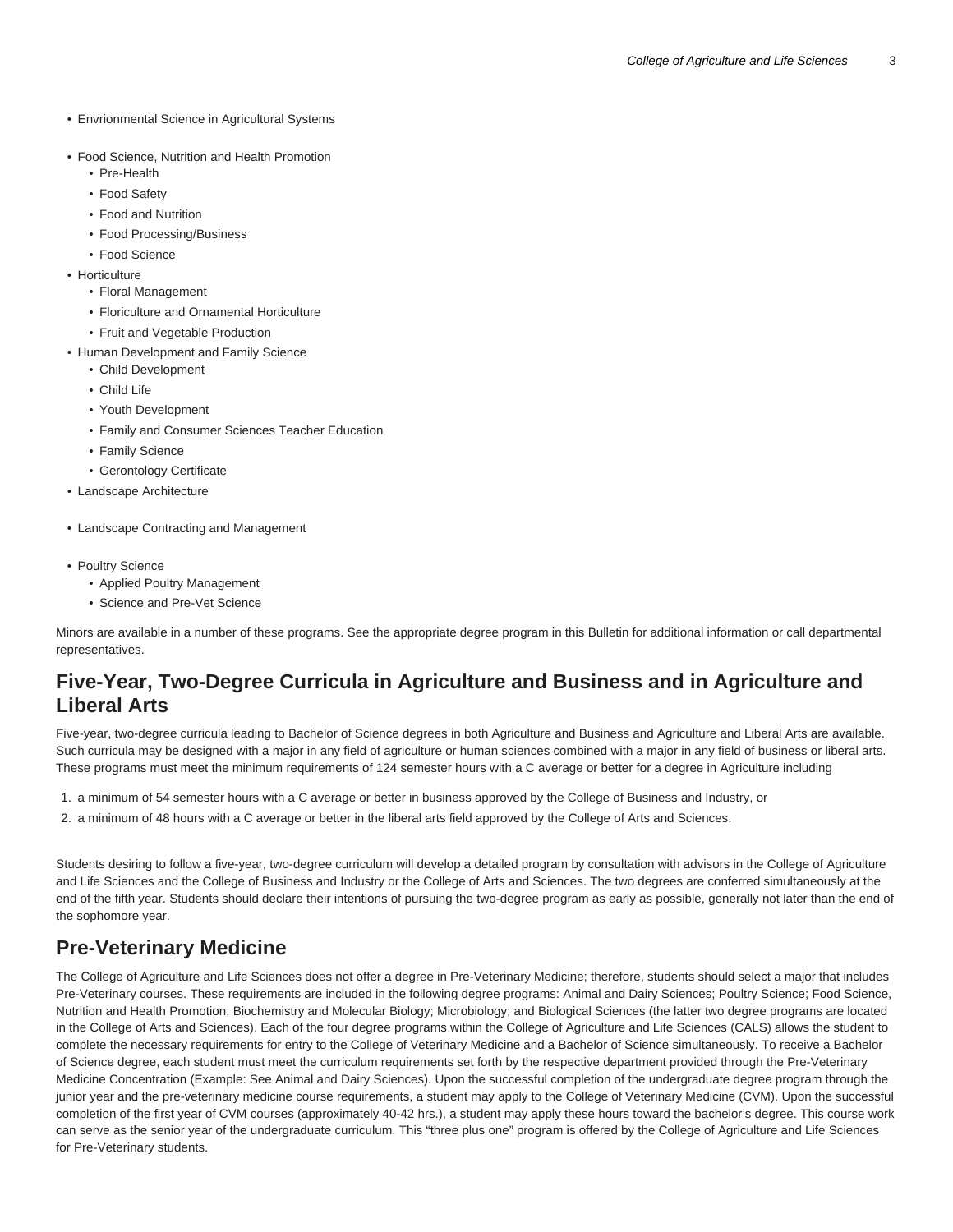Address inquiries concerning the Pre-Veterinary medicine concentrations available to desired degree program and advisor listed below:

Animal and Dairy Sciences Pre-Veterinary Medicine Program Department of Animal and Dairy Sciences Jessica Graves, Pre-Veterinary Advisor 4017 Wise Center Box 9815 Mississippi State, MS 39762 Phone: (662) 325-2936

Biochemistry and Molecular Biology Pre-Veterinary Medicine Program Department of Biochemistry, Molecular Biology, Entomology & Plant Pathology Dr. Darrell Sparks, Pre-Veterinary Advisor 402 Dorman Hall Box 9540 Mississippi State, MS 39762 Phone: (662) 325-7733

Food Science Pre-Veterinary Medicine Program Department of Food Science, Nutrition and Health Promotion Dr. Wes Schilling, Pre-Veterinary Advisor 105 Herzer Dairy Science Building Box 9805 Mississippi State, MS 39762 Phone: (662) 325-3200

Poultry Science Pre-Veterinary Medicine Program Department of Poultry Science Ms. Jessica Wells 114 Hill Poultry Science Building Box 9665 Mississippi State, MS 39762 Phone: (662) 325-3416

#### **Pre-Veterinary Requirements for entry into The College of Veterinary Medicine**

| Writing/Composition                  |                                                                            | 6  |
|--------------------------------------|----------------------------------------------------------------------------|----|
| Public Speaking or Technical Writing |                                                                            | 3  |
| CO 1003                              | Fundamentals of Public Speaking                                            |    |
| or AELC 3203                         | Professional Writing in Agriculture, Natural Resources, and Human Sciences |    |
| <b>Mathematics</b>                   |                                                                            | 6  |
| Microbiology with lab                |                                                                            | 4  |
| Biological Science with lab          |                                                                            | 8  |
| <b>BIO 1134</b>                      | Biology I                                                                  |    |
| <b>BIO 1144</b>                      | <b>Biology II</b>                                                          |    |
| General/Inorganic Chemistry with lab |                                                                            | 8  |
| Organic Chemistry with lab           |                                                                            | 8  |
| CH 4513                              | Organic Chemistry I                                                        |    |
| CH 4511                              | Organic Chemistry Laboratory I                                             |    |
| CH 4523                              | Organic Chemistry II                                                       |    |
| CH 4521                              | Organic Chemistry Laboratory II                                            |    |
| Biochemistry                         |                                                                            | 3  |
| Physics with lab (can be trig-based) |                                                                            | 6  |
| <b>Advanced Science Electives</b>    |                                                                            | 12 |
| <b>Fine Arts</b>                     |                                                                            | 3  |
| <b>Humanities</b>                    |                                                                            | 6  |
| Social/Behavioral Science            |                                                                            | 6  |
| <b>Total Hours</b>                   |                                                                            | 79 |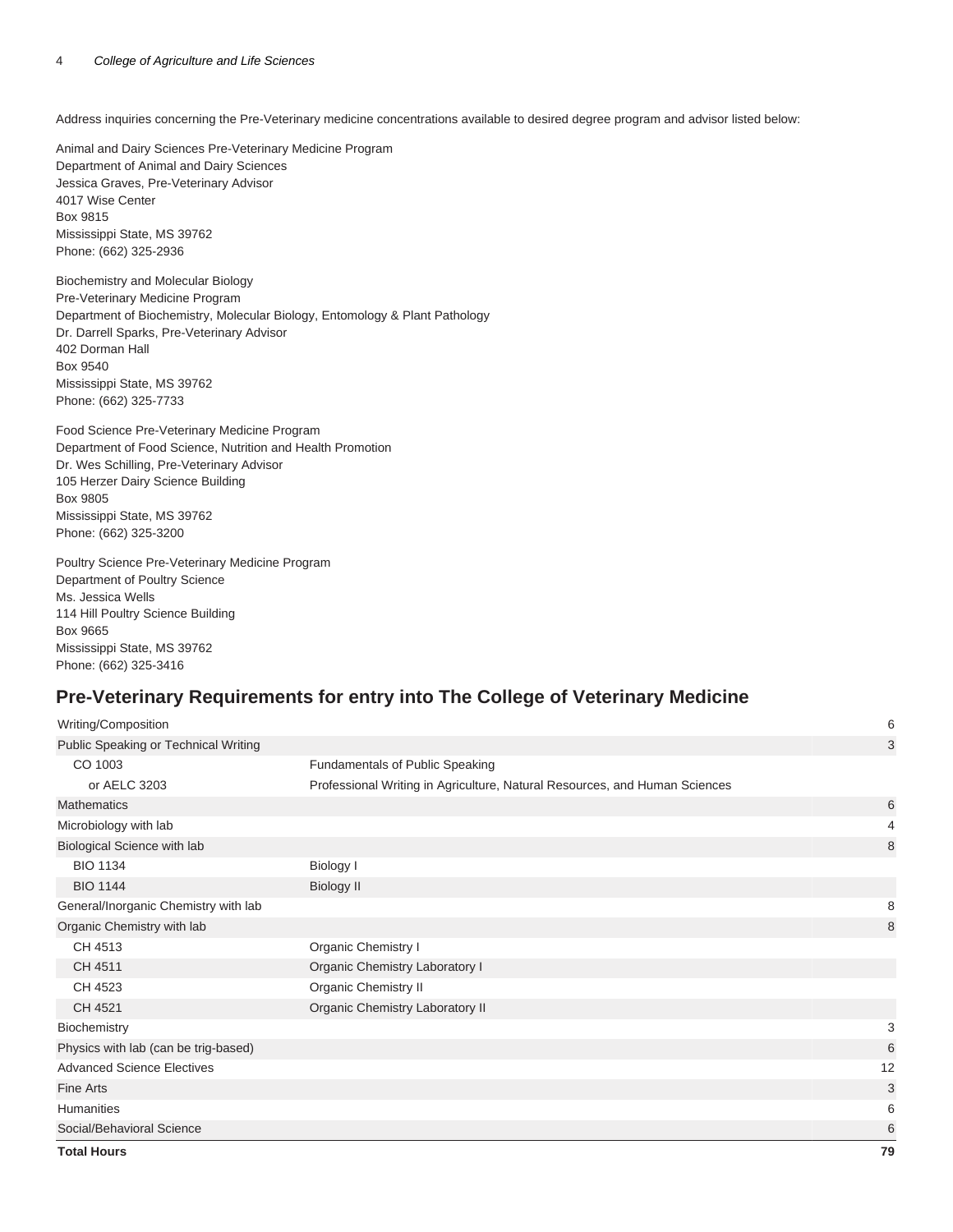**Electives will be needed from requirements toward the student's alternate major to complete the minimum 124 hour degree.**

#### **International Studies in Agriculture**

The International Studies in Agriculture minor within the College of Agriculture and Life Sciences is offered to allow students to enhance their knowledge of an interdependent global food system, the impacts of international agricultural technologies and systems, and the various agricultural educational systems around the world as well as develop skills needed in a global economy. Students will be prepared to make decisions, communicate effectively, and lead in a culturally diverse agricultural environment. Students must complete a minimum of 21 hours from a list of approved courses with a grade of "C" or above in all classes counting toward the minor.

Students seeking the International Studies in Agriculture minor will be required to complete the following courses:

| <b>Core Courses</b>       |                                                                                                                             |   |
|---------------------------|-----------------------------------------------------------------------------------------------------------------------------|---|
| GA 2103                   | Seminar in International Studies in Agricultural Systems                                                                    | 3 |
| or AELC 2103              | Seminar in International Studies in Agricultural Systems                                                                    |   |
| <b>AELC 4503</b>          | International Agricultural Education                                                                                        | 3 |
| <b>FLX 1113</b>           | Foreign Language I                                                                                                          | 3 |
| <b>FLX 1123</b>           | Foreign Language II                                                                                                         | 3 |
| Study Abroad <sup>1</sup> |                                                                                                                             | 3 |
| <b>Electives</b>          |                                                                                                                             |   |
|                           | A minimum of three hours from Category I AND three hours of additional coursework which may come from Category I or II.     | 6 |
|                           | Category I: CALS Electives that have an International component or that apply boradly to international studies <sup>2</sup> |   |
| ABE 4843                  | <b>Sustainable Communities</b>                                                                                              |   |
| or LA 4843                | Sustainable Communities                                                                                                     |   |
| AEC 2713                  | Introduction to Food and Resource Economics                                                                                 |   |
| AEC 3213                  | International Trade in Agriculture                                                                                          |   |
| AEC 3233                  | Introduction to Environmental Economics and Policy                                                                          |   |
| AEC 3413                  | Introduction to Food Marketing                                                                                              |   |
| <b>ENS 2103</b>           | Introduction to Environmental Science                                                                                       |   |
| <b>FNH 4193</b>           | Social-Cultural Aspects of Food                                                                                             |   |
| <b>FNH 4333</b>           | Food Law                                                                                                                    |   |
| <b>FDM 3573</b>           | <b>Historic Costume</b>                                                                                                     |   |
| LA 1423                   | History of Landscape Architecture                                                                                           |   |
| <b>FDM 4603</b>           | Global Sourcing in the Textile and Apparel Industry                                                                         |   |
| LA 1803                   | Landscape Architecture Appreciation                                                                                         |   |
| LA 4113                   | Design Theory and Criticism.                                                                                                |   |
| LA 4653                   | Study Abroad: Gardens and Urban Spaces                                                                                      |   |
| LA 4753                   | Sustainable Landscape Management                                                                                            |   |
| PSS 3633                  | Sustainable and Organic Horticulture                                                                                        |   |
| <b>PSS 4043</b>           | International Horticulture                                                                                                  |   |
|                           | S.                                                                                                                          |   |

Category II: MSU Campus-wide Electives with an International Focus - see advisor for complete list <sup>3</sup>

- 1 Three hours (minimum) as a study abroad course or international experience as linked to a degree program-specific course, special topics, directed individual study, internship or other means in the student's curriculum.
- $\overline{2}$  As additional courses in CALS with an international or global focus are developed, they may be added as an elective. Other courses outside of CALS or as transfer hours may be substituted as approved by the minor advisor.
- 3 Other courses from across MSU or as transfer hours may be substituted as approved by the minor advisor.

## **Environment and Sustainability Minor**

The Environment and Sustainability Minor is a minimum 16-credit hour, multi-disciplinary program open to all undergraduate majors in good standing. From accountants to zoologists, and all majors in between, this minor is designed to enhance your understanding of the complex environmental challenges humanity faces in the 21st century. It will also give students an opportunity to gain hands-on experience in an environmental area of interest. Students will study the technical aspects of issues such as climate change and energy, and learn how values, beliefs and policies affect how these issues are addressed. Students will also learn about sustainable practices and lifestyle choices that can reduce your own ecological footprint.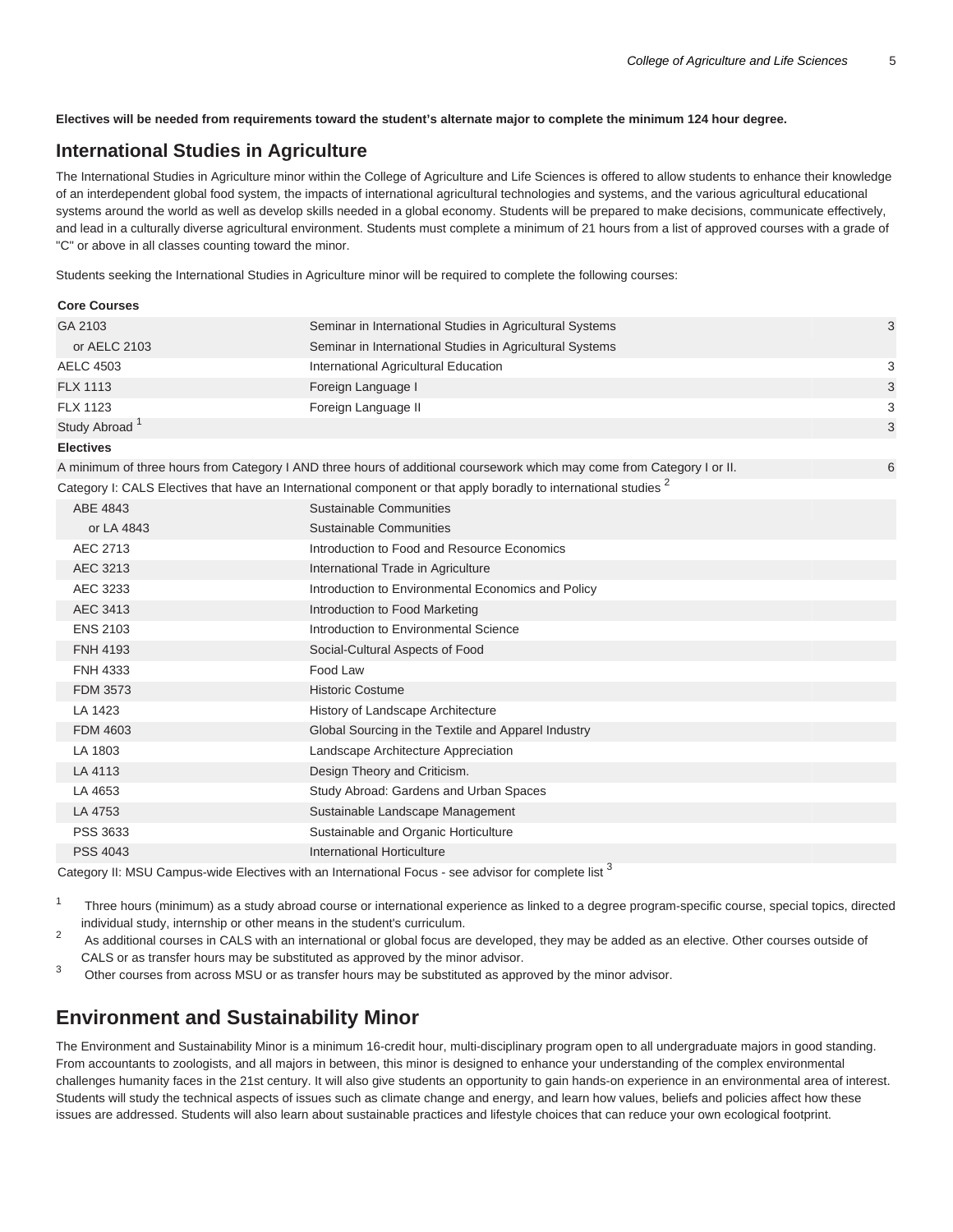Two courses are required of all students: Introduction to Environmental Science (ENS 2103) and either the Introduction to Environmental Science lab (ENS 2101), or the Environmental Science Practicum (ENS 4102), leaving 12 hours for the student to select from three broad categories: Humanities, Social Sciences, and Science & Engineering.

A minimum of 16 hours is required for the minor. ENS 2103 is to be taken by all students, along with either ENS 2101 or ENS 4102, leaving 12 hours the student chooses from a list of electives maintained by the ENS Advisory Committee. The student must take three hours from each of three categories mentioned above. The final course may be chosen from any category not directly related to his/her major. The list of elective options will be periodically reviewed by the ENS Advisory Committee to ensure the list of courses remains current. Courses may be removed or added to the list of electives pending approval of the ENS Advisory Committee, and students should see the ENS Program Coordinator for the current list of electives. Relevant substitutions may be arranged with the approval of the ENS Program Coordinator.

#### **Course Work**

| <b>ENS 2103</b>                                                                               | Introduction to Environmental Science            | 3  |
|-----------------------------------------------------------------------------------------------|--------------------------------------------------|----|
| <b>ENS 2101</b>                                                                               | Introduction to Environmental Science Laboratory | 2  |
| or ENS 4102                                                                                   | Practicum                                        |    |
| Humanities Elective (see ENS Program Coordinator for list of approved electives)              |                                                  |    |
| Social Sciences Elective (see ENS Program Coordinator for list of approved electives)         |                                                  |    |
| Science and Engineering Elective (see ENS Program Coordinator for list of approved electives) |                                                  | 3  |
| Additional elective from any category not directly related to student's major                 |                                                  | 3  |
| <b>Total Hours</b>                                                                            |                                                  | 16 |

For further information and enrollment forms, please contact the ENS minor program coordinator:

Dr. Te-Ming Tseng Department of Plant and Soil Sciences 117 Dorman Hall 662-325-2311; [tt1024@msstate.edu](mailto:tt1024@msstate.edu)

### **Environment and Sustainability Certificate**

The Environment and Sustainability Minor is a minimum 16-credit hour, multi-disciplinary program open to all undergraduate majors in good standing. From accountants to zoologists, and all majors in between, this minor is designed to enhance your understanding of the complex environmental challenges humanity faces in the 21st century. It will also give students an opportunity to gain hands-on experience in an environmental area of interest. Students will study the technical aspects of issues such as climate change and energy, and learn how values, beliefs and policies affect how these issues are addressed. Students will also learn about sustainable practices and lifestyle choices that can reduce your own ecological footprint.

Two courses are required of all students: Introduction to Environmental Science (ENS 2103) and Introduction to Environmental Science lab (ENS 2101), leaving 12 hours for the student to select from three broad categories: Humanities, Social Sciences, and Science & Engineering.

A minimum of 16 hours is required for the minor. ENS 2103 and ENS 2101 are to be taken by all students, leaving 12 hours the student chooses from a list of electives maintained by the ENS Advisory Committee. The student must take three hours from each of three categories mentioned above. The final course may be chosen from any category not directly related to his/her major. The list of elective options will be periodically reviewed by the ENS Advisory Committee to ensure the list of courses remains current. Courses may be removed or added to the list of electives pending approval of the ENS Advisory Committee, and students should see the ENS Program Coordinator for the current list of electives. Relevant substitutions may be arranged with the approval of the ENS Program Coordinator.

#### **Course Work**

| <b>ENS 2103</b>                                                                               | Introduction to Environmental Science            | 3             |
|-----------------------------------------------------------------------------------------------|--------------------------------------------------|---------------|
| <b>ENS 2101</b>                                                                               | Introduction to Environmental Science Laboratory | $\mathcal{P}$ |
| Humanities Elective (see ENS Program Coordinator for list of approved electives)              |                                                  | $\mathcal{B}$ |
| Social Sciences Elective (see ENS Program Coordinator for list of approved electives)         |                                                  | $\mathcal{A}$ |
| Science and Engineering Elective (see ENS Program Coordinator for list of approved electives) |                                                  | $\mathcal{B}$ |
| Additional elective from any category not directly related to student's major                 |                                                  | $\mathcal{A}$ |
| <b>Total Hours</b>                                                                            |                                                  | 16            |

For further information and enrollment forms, please contact the ENS minor program coordinator:

Dr. Te-Ming Tseng Department of Plant and Soil Sciences 117 Dorman Hall